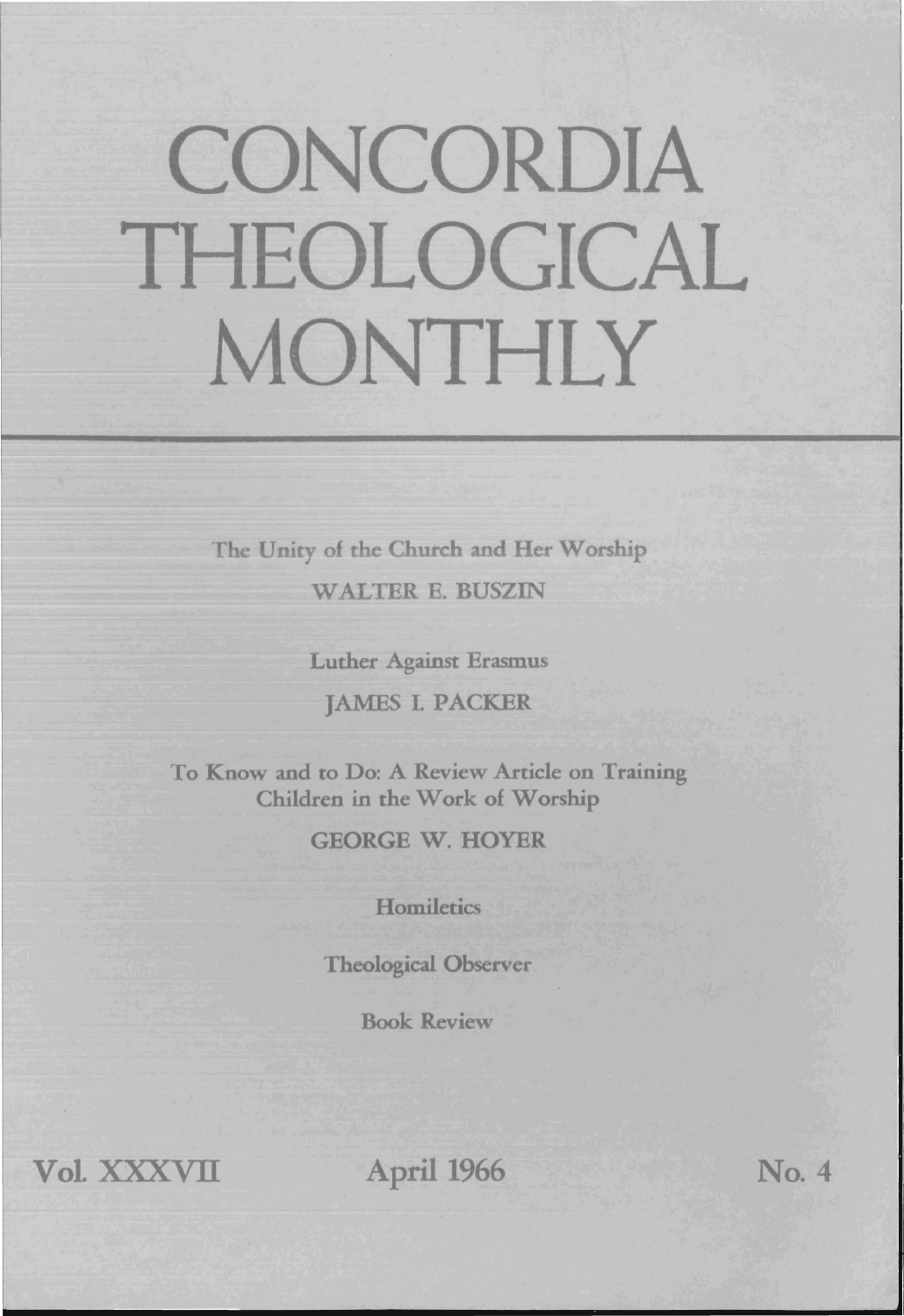## THEOLOGICAL OBSERVER

## FROM THE NATIONAL LUTHERAN COUNCIL -

NLC HELD "MIGHTY INSTRUMENT IN THE HANDS OF GOD" FOR LUTHERAN UNITY

New York.-The half century spanned by the National Lutheran Council was described here during its final annual meeting as "perhaps the most explosive period of civilization" **in** history. Setting the Council's creation and activity against the backdrop of global developments during the last five decades was Dr. Donald R. Heiges, president of the Lutheran Theological Seminaries at Gettysburg and Philadelphia. The former staff executive drew attention early in his address to two world wars and several other historical events, contending that "only within such a context can the life and work of the Council be understood and assessed." He spoke before a dinner gathering of more than 100 persons, composed chiefly of councillors, staff personnel, and guests.

As the 48th and final annual meeting of the cooperative agency, the 3-day session was marked by steps to transfer much of its current program of activity to the new Lutheran Council **in** the United States of America. Scheduled to begin operations next January as the successor to the NLC, the LCUSA will embrace the Lutheran Church in America, The American Lutheran Church, The Lutheran Church - Missouri Synod, and the Synod of Evangelical Lutheran Churches. Only the LCA and the ALC participate in the present agency.

After pointing to the creation of the Council on Sept. 6, 1918, Dr. Heiges held that its history falls into three stages, "although judgments differ concerning the beginning and ending of each stage."

"The first two decades," the former executive secretary of the NLC Division of College and University Work said, "have usually been characterized in terms of 'rise and decline,' and correctly so."

"Enthusiasm ran high in the early years because of the great outpouring of compassion and gifts for overseas work following World War I," he explained, noting more than \$7,000,000 in material and cash contributions for relief, reconstruction, and orphaned missions between 1919 and 1925. It was primarily because of this work in almost a score of countries, he said, that the Lutheran World Convention, the forerunner of the present Lutheran World Federation, came into being in 1923. "Activity became limited to the domestic scene, however, in the late twenties," he continued, "and suffered greatly for lack of funds during the depression years of the thirties . . . and because of a resurgence of institutional loyalty and anxiety."

The second stage in its history was attributed by the seminary president and councillor to heightening international tensions in the late thirties. "With the launching of Lutheran World Action (the annual financial appeal of the Council) in 1940," he said, "what might be called the 'golden age' of the Council swept on through World War II, gave birth to a new domestic program, and moved into far-flung international involvements which captured the imagination and support of Lutherans as never before in history." Budgets grew "from \$30,000 in 1938 to \$1,450,000 in 1958," he said, and the Lutheran World Federation, an international agency of 42 member churches with more than 52 million members around the globe, was established in 1947.

"Finally a third period began to emerge in 1959-60, which can be characterized in terms of consolidation and anticipation," he said. "Practically no part of the program could any longer be labeled 'emergency.'